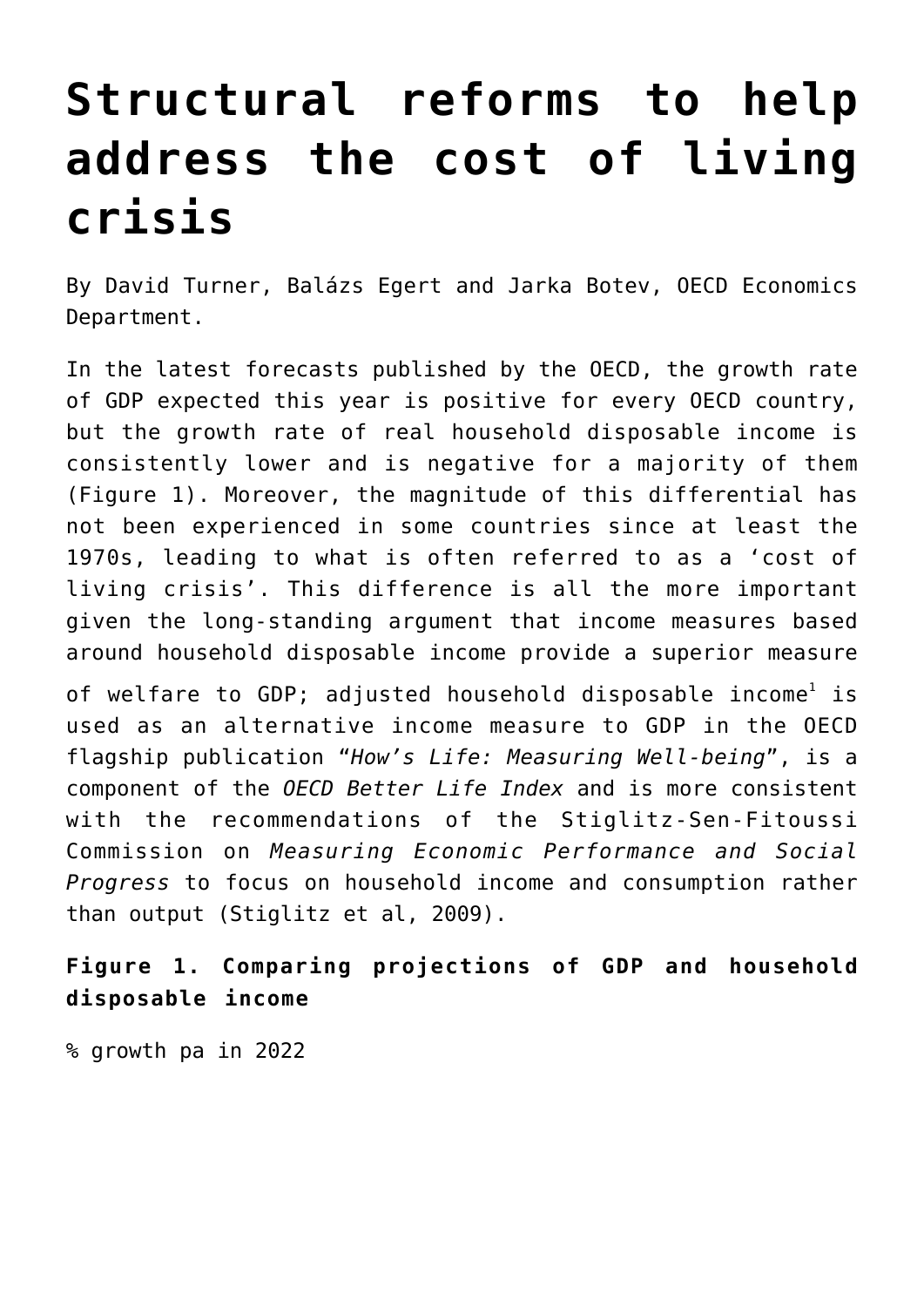

Note: The chart compares recent OECD projections for 2022 of growth in real GDP and real household disposable income. Only OECD countries for which national accounts data on real household disposable income is readily available are shown. Source: OECD Economic Outlook, June 2022.

In response to the cost of living crisis, governments are rolling out temporary, timely and well-targeted fiscal support to vulnerable households. Such policies might be contrasted with structural reform measures, which are typically more permanent in nature and usually take many years to raise the supply-side potential of the economy. However, just-published OECD research considers the differential impact of a range of structural reforms on adjusted household disposable income as compared to GDP and finds that some structural reforms including family in-kind benefits, family cash benefits and cuts in the income tax wedge — have a disproportionately large effect on household disposable income compared to GDP (Botev et al, 2022).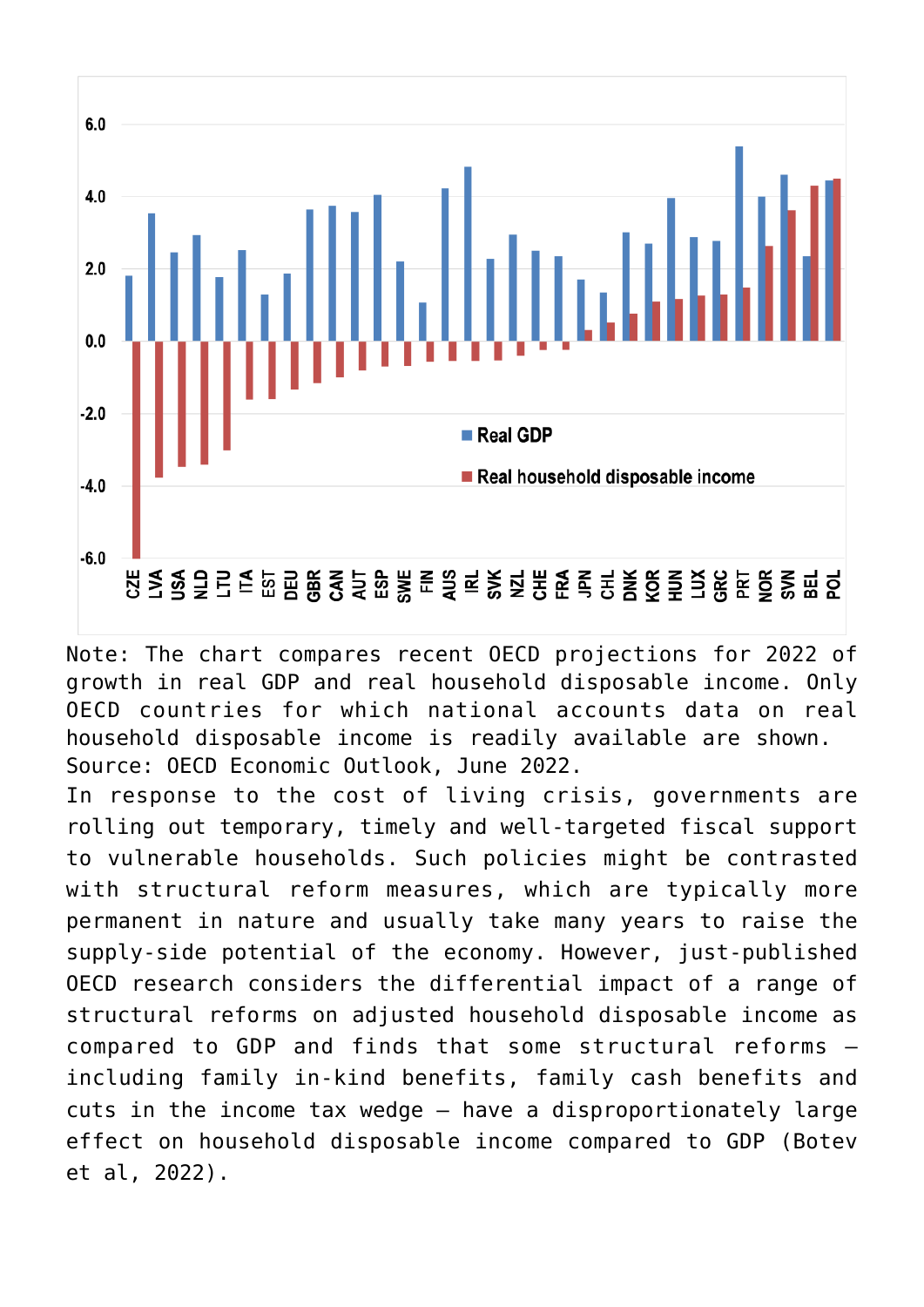In addressing the cost of living crisis, these results provide a particularly strong case for increasing support to early childhood education and childcare, which represents over 70% of family in-kind benefit payments across OECD countries. Not only would such policies boost long-run employment, especially for women, and have a rapid and magnified effect on household disposable incomes, but even prior to the current episode they were identified as being among the top structural reform priorities in no fewer than 22 OECD countries, including all G7 countries (Botev et al, 2022; OECD, 2021). Government spending on family in-kind benefits varies widely across OECD countries (Figure 2), with Nordic countries spending as a share of GDP more than double the OECD median. While there may be diminishing returns to additional such spending at higher initial levels, this still leaves substantial scope to increase spending in the majority of OECD countries. Finally, it should also be noted that there may an additional long-run supply-side benefit from boosting spending on early childhood education via a long-run improvement in human capital and total factor productivity (Égert et al, 2022).

## **Figure 2. Public spending on family in-kind benefits**

Percent of GDP, 2019 or nearest year available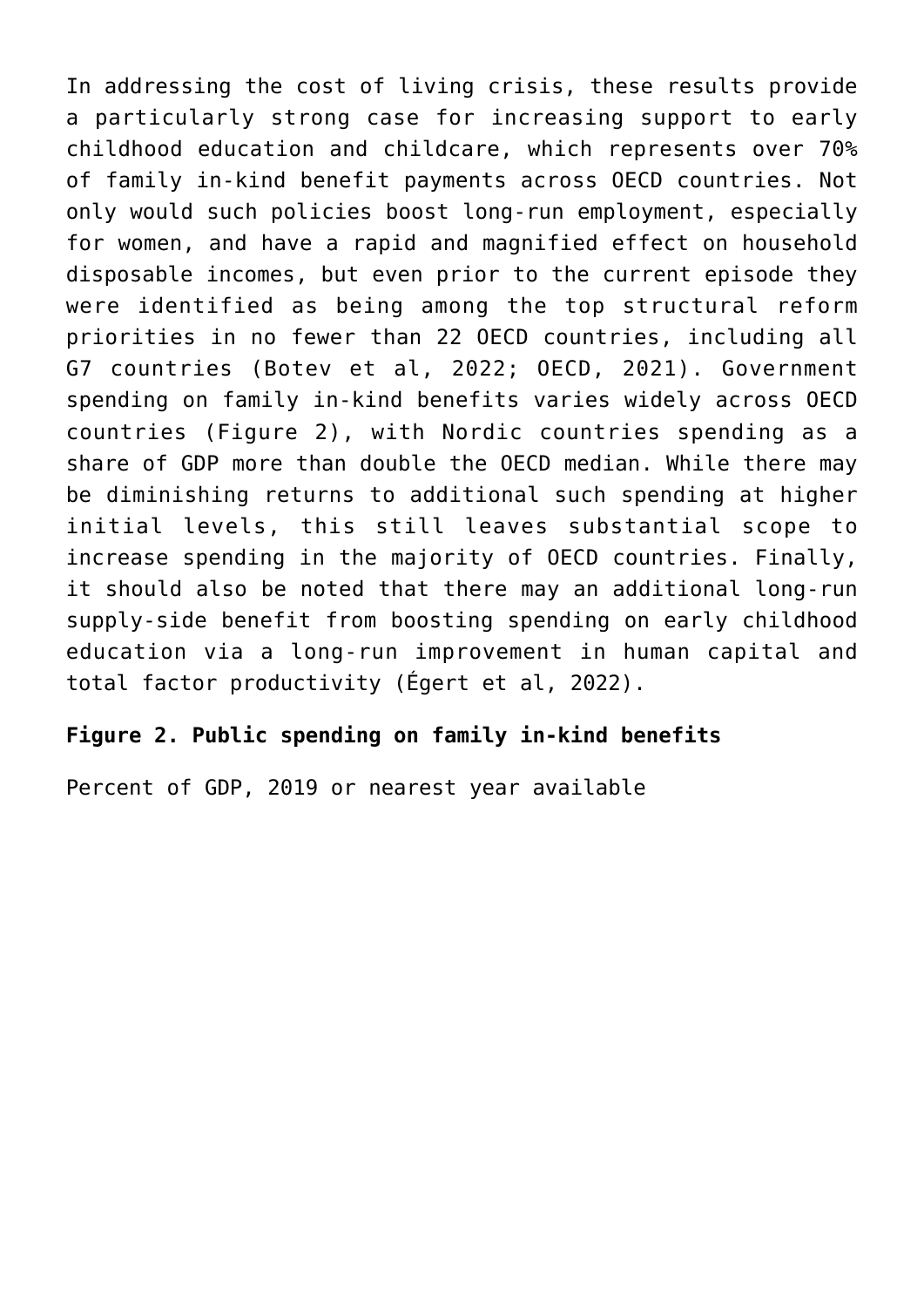

Source: OECD Social Expenditure Database. **References**

Botev, J., B. Égert and D. Turner (2022), "The effect of structural reforms: Do they differ between GDP and adjusted household disposable income?", *OECD Economics Department Working Papers*, No. 1718, OECD Publishing, Paris, [https://doi.org/10.1787/def775b1-en.](https://doi.org/10.1787/def775b1-en)

Égert, B., C. de la Maisonneuve and D. Turner (2022), "A new macroeconomic measure of human capital exploiting PISA and PIAAC: Linking education policies to productivity", OECD Economics Department Working Papers, No. 1709, OECD Publishing, Paris, <https://doi.org/10.1787/a1046e2e-en>.

OECD (2020), *[How's Life? 2020: Measuring Well-being](https://doi.org/10.1787/9870c393-en.)*, OECD Publishing, Paris.

OECD (2021), *[Going for Growth](https://www.oecd.org/economy/going-for-growth/)*, OECD Publishing, Paris.

OECD (2022), *[OECD Economic Outlook](https://www.oecd.org/economic-outlook/)*, June, OECD Publishing, Paris.